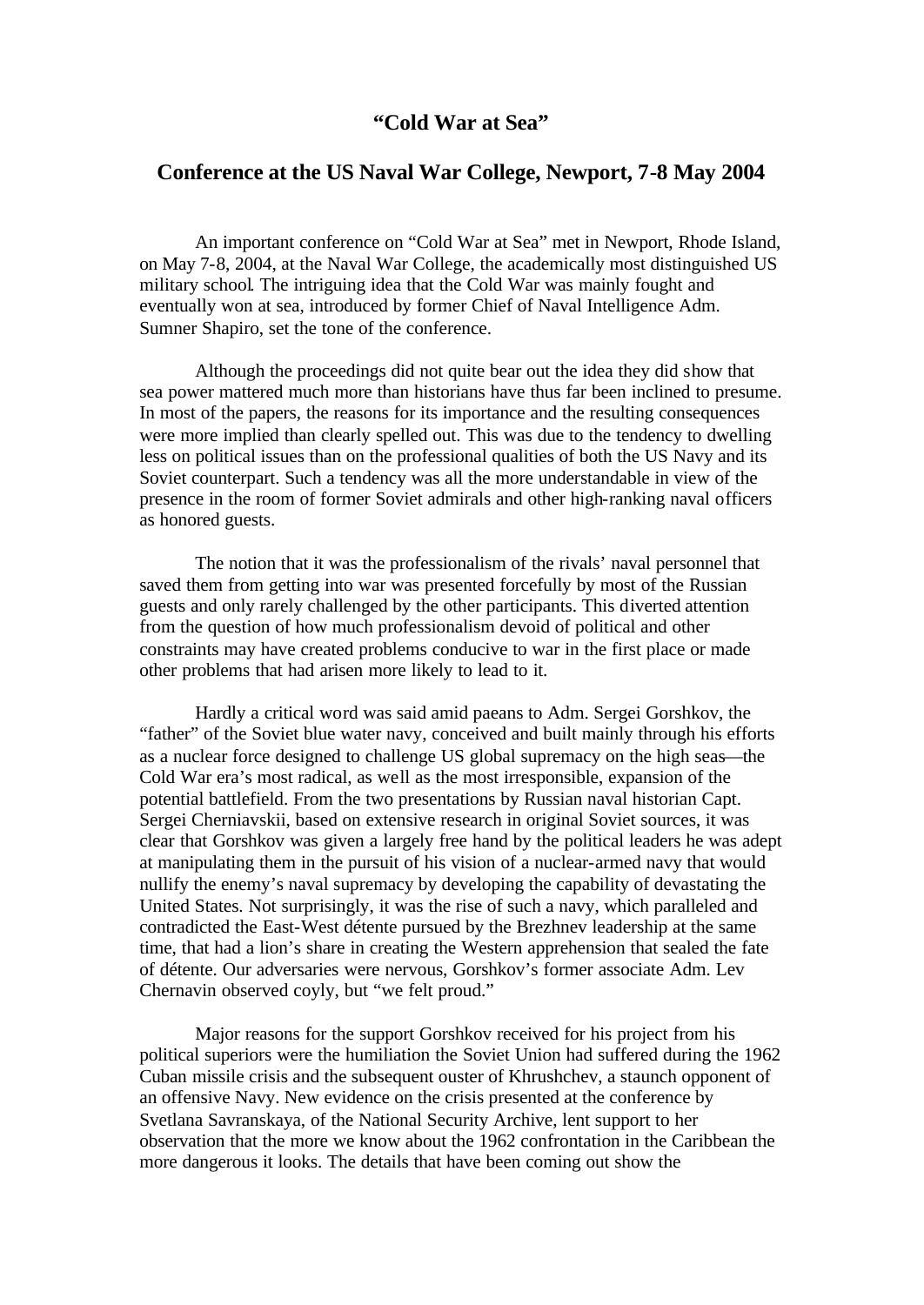disconcertingly casual manner in which highest-level decisions were made in Moscow, much more so than in Washington, and the exceedingly narrow margin by which common sense prevailed, again, more on the Soviet than on the American side.

It is still a puzzle—notwihstanding Savranskaya's meticulously researched presentation and the hair-raising narration by Capt. Riurik Ketov, who was the commander of one of the Soviet nuclear-armed submarines dispatched toward Cuba why the Soviet command—whether at Khrushchev's initiative or because of his negligence—did something so risky as sending there not only strategic but also tactical nuclear weapons. Installed on both land and on board the approaching submarines and hidden from the Americans' eyes throughout the crisis, these were obviously not weapons of deterrence. Nor is it clear why Moscow decided to withdraw these weapons once the crisis was over and the Americans still did not know that they were in Cuba.

Nuclear cruise missiles and torpedoes had been installed on four dieselpowered submarines that were dispatched toward Cuba at a short notice, as if on an afterthought, despite Gorshkov having informed the party presidium that the US would probably detect them while they would be passing through the only channel they could take to get to their destination. The subs, though not their nuclear load, were detected well before they could reach it, having suffered breakdown of their machinery and complete failure of communication with the headquarters—incidents that cast some doubt on the professionalism of those responsible for the manufacture and maintenance of the equipment involved. As Capt. Ketov told the conference in his gripping testimony, the only clue on which he could decide about whether or not he might have had to fire off his nuclear torpedoes against the surrounding US ships had been Kennedy's address he was able to hear on the radio, in which the president had fortunately announced that he had ordered only the blockade but not an invasion of Cuba.

On both sides, as retired US Navy captain Joseph F. Bouchard of the US Navy pertinently described the gist of the danger, the top men in charge did not fully understand the position in which their commanders at sea had put them while the commanders on the spot were not sufficiently aware of their political superiors' intentions, thus generating ample potential for a catastrophic misunderstanding. After all that had been said, the conference did not dispel the queasy feeling that the avoidance of the catastrophe was a matter of chance and good luck than of professionalism, the lack of which may have been more conspicuous on the Soviet side, but was not as much present as it should have been on either side.

The building of the Soviet nuclear attack fleet under Gorshkov may be cited as a prime example of the perils of professionalism. Although several of the speakers praised the merits of the 1972 US-Soviet treaty on the prevention of accidents at sea it is the treaty's shortcomings rather than its accomplishment that stand out in retrospect. The agreement legitimized not only the dangerous practices of both navies but also the Soviet claim, repeated by all the Russian but questioned by many of the Western participants, that Russia has always been a maritime rather than merely land-based power. Whatever the practical meaning of the semantic distinction, the 1972 treaty failed notably to prevent what Lyle Goldsten and Yuri Zhukov, having utilized extensive Russian memoir literature, described as the Cold War's most dangerous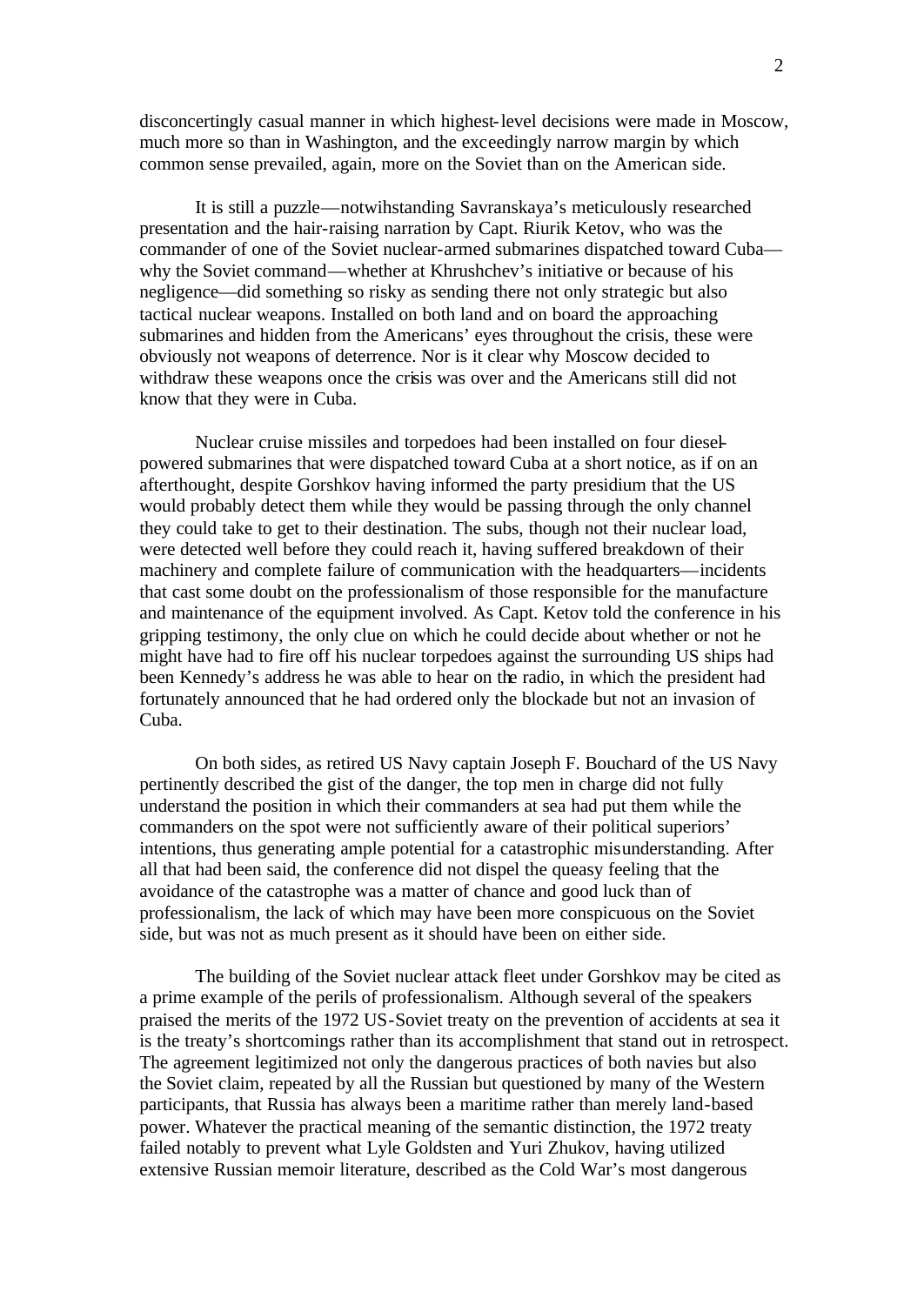crisis next to the confrontation over Cuba. Their article is published in the 2004 issue of *Naval War College Review.*

That crisis took place in 1973 in the Mediterranean, NATO's back yard, as an outgrowth of the Yom Kippur War in the Middle East. Nuclear-tipped missiles were again aimed by Soviet submarines at US and other Western ships during maneuvers designed to demonstrated the ability to interdict the sea lanes patrolled by the US  $6<sup>th</sup>$ Fleet. And, unlike before in the Carribbean, this time the Soviet Navy, despite its inferiority, emerged victorious in compelling the United States, by then in the throes of its defeat in Vietnam, to acquiesce in Soviet naval presence threatening America's vital supply lines to its European allies and tolerate the establishment of Moscow's own supply lines to its Arab allies through the air space of NATO member Turkey.

Just how the Soviet naval ambitions had been frustrated even before Gorshkov's died in 1983 a major topic of much more than merely historical interest, to which the conference paid relatively little attention. At issue is understanding the effect on Soviet strategic thinking and behavior of the of the Reagan administration's new "Maritime Strategy"—something from which US strategists today and in the future can draw lesson they may need. The strategy has been said as having had "many fathers" because of its apparent success. A key element in this "forward" strategy was using conventional naval power to threaten nuclear missile bases on Soviet territory as well as in Soviet coastal waters, to which the Soviet attack submarines were being increasingly relocated in the early 1980s.

 An oral history survey of responses to the strategy as reported by highranking Soviet naval officers and civilian experts, summarized by armaments expert Stanley Weeks, produced mostly explanations consonant with the official Soviet line, but also evidence of strong psychological effect of the US Navy's projection of strength. Moscow also viewed NATO's European navies with much greater respect than did many officials and politicians in Washington. Significantly, the increased Soviet respect for the adversary stemmed from the projection of increased conventional rather than nuclear capability—the same kind of effect NATO's technological advances had on the Warsaw Pact and its gradual loss of faith.

Besides fearing that in a war the Soviet Navy would get "bottled up," its former officers also testified on spreading concern about supposed US capacity to stage amphibious Navy/Marine Corps landings in outlying Soviet territories, such as Kamchatka or the Kuriles. Whatever Moscow's real or exaggerated concerns may have been, they attested to the failure of Gorshkov's grand design. By the 1980s, the United States was well on its way to resolving the problem, defined in SAIS professor Jakub Grygiel's thoughtful paper, of how a land power, such as the Soviet Union, could be defeated by a sea power, namely, by giving the sea power a land component.

Whether the curtailment of the aggressive Soviet naval posture was the result of shock and awe at America's growing naval competence, of the economic strains resulting from the building Gorshkov's expensive navy, or any combination of these and other factors was not made clear at the conference. The necessary understanding of how the Maritime Strategy was made and why, however, can be gained from the excellent essay by NWC professor John Hattendorf, published in *The Evolution of the U.S. Navy's Maritime Strategy, 1977-1986* as no. 19 in the "Newport Papers" series.